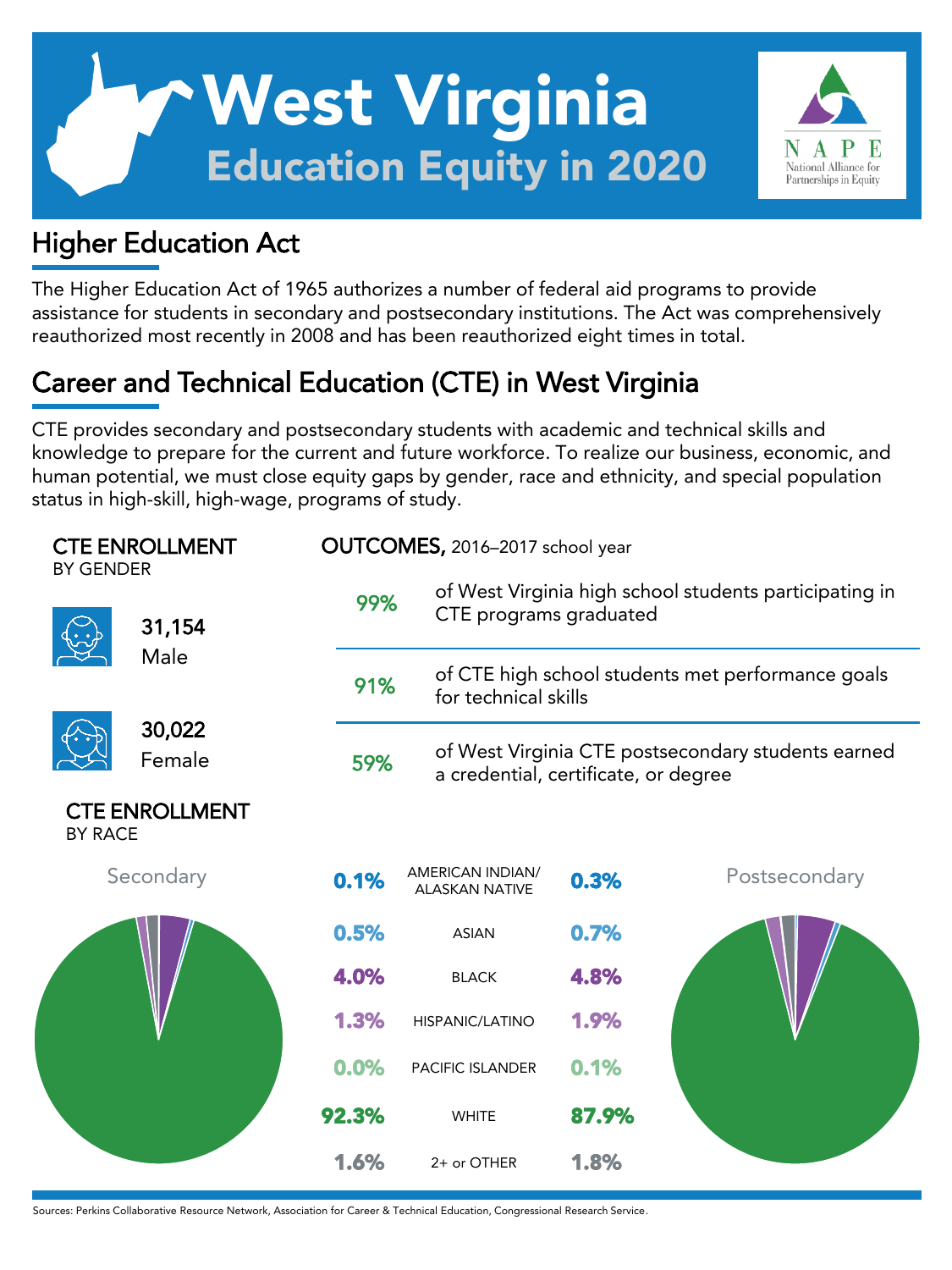# High-Skill, High-Wage, In-Demand: Middle Skill and STEM Jobs





\$41,030 Average annual wage of a non-STEM job

# Minority Serving Institutions

Almost 700 institutions across the United States are Minority Serving Institutions (MSIs) and produced 28% of graduates in 2017. MSIs admit a larger proportion of minority and low-income students than non-MSIs. They propel their students from the bottom to the top of the income distribution at higher rates than do non-MSIs, showing that MSIs are a viable path to climb the economic ladder.

2019 MSI Breakdown, public 2-year, public 4-year, private 4-year

|  | Alaska Native and Native Hawaiian Serving Institutions (ANNH)                     |
|--|-----------------------------------------------------------------------------------|
|  | Asian American and Native American Pacific Island Serving Institutions (AANAPISI) |
|  | Hispanic Serving Institutions (HSI)                                               |
|  | Historically Black Colleges and Universities (HBCU)                               |
|  | Native American Indian Serving, Non-Tribal Institutions (NASNTI)                  |
|  | Predominantly Black Institutions (PBI)                                            |
|  | Tribal Colleges and Universities (TCU)                                            |

### West Virginia United States

# Adult Learners

An individual employer, group of employers, labor organization, education institution, or an industry association can sponsor an apprenticeship program. These programs provide hands-on learning and technical instruction for apprentices, often adults seeking to upskill or re-skill into a different industry.

### State Apprenticeship Information, May 2018

|               | <b>Active Apprentices</b> | <b>Active Programs</b> |  |  |
|---------------|---------------------------|------------------------|--|--|
| National      | 585,026                   | 238.549                |  |  |
| West Virginia | 4.358                     | 202                    |  |  |

Sources: Bureau of Labor Statistics, Affordable Colleges Online, American Council on Education, Rutgers, United States Department of Labor.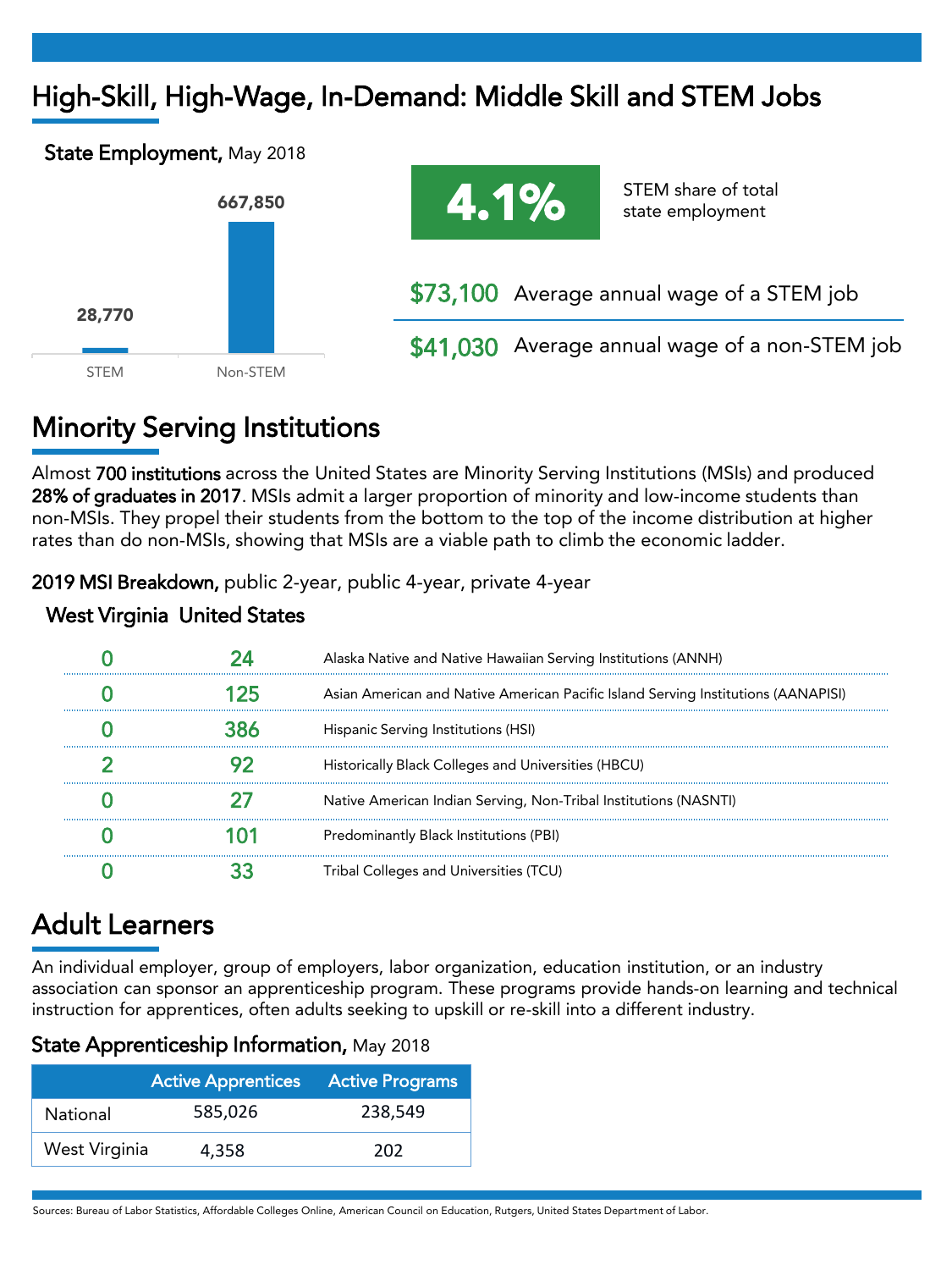## State Concentrator Enrollment

Male **Female** 

West Virginia Secondary Enrollment, 2017-2018\*\* West Virginia Post-Secondary Enrollment, 2017-2018\*\*

| Agriculture     | 60% | 40%  | Agriculture     | 67%  | 33%  |
|-----------------|-----|------|-----------------|------|------|
| Architecture    | 94% | 6%   | Architecture    | 90%  | 10%  |
| Arts            | 44% | 56%  | Arts            | 49%  | 51%  |
| <b>Business</b> | 50% | 50%  | <b>Business</b> | 48%  | 52%  |
| Education       | 13% | 87%  | Education       | 9%   | 91%  |
| Finance         |     | 100% | Finance         | 36%  | 64%  |
| Government      | 64% | 36%  | Government      |      |      |
| Health          | 13% | 87%  | Health          | 19%  | 81%  |
| Hospitality     | 32% | 68%  | Hospitality     | 46%  | 54%  |
| Human Services  | 5%  | 95%  | Human Services  | 11%  | 89%  |
| Info Tech       | 71% | 29%  | Info Tech       | 84%  | 16%  |
| Law             | 57% | 43%  | Law             | 45%  | 55%  |
| Manufacturing   | 95% | 5%   | Manufacturing   | 93%  | 7%   |
| Marketing       | 56% | 44%  | Marketing       |      | 100% |
| <b>STEM</b>     | 89% | 11%  | <b>STEM</b>     | 90%  | 10%  |
| Transportation  | 97% | 3%   | Transportation  | 100% |      |
|                 |     |      |                 |      |      |

### Workforce Innovation & Opportunity Act (WIOA)

WIOA is landmark legislation that took effect on July 1, 2015, and is designed to strengthen and improve our nation's public workforce system and help place Americans, including youth and those with significant barriers to employment, into high-quality jobs and careers.

### WIOA FUNDING AND PARTICIPATION

|                                                                                                                                |                 | United States $\begin{array}{ c c }\n\hline\n\textcircled{5} & \text{$1,137,680,343}\n\hline\n\text{Funding}\n\end{array}$ | 932,835<br>Participants*      | 516,060<br>Men<br>$\bigoplus$ | 416,002<br>Women |  |  |  |
|--------------------------------------------------------------------------------------------------------------------------------|-----------------|----------------------------------------------------------------------------------------------------------------------------|-------------------------------|-------------------------------|------------------|--|--|--|
| West Virginia $\begin{array}{ c c } \hline \circ & \text{\$98,628,190}$ \\ \hline \text{Funding} & \text{Funding} \end{array}$ |                 |                                                                                                                            | <b>8,734</b><br>Participants* | 4,336                         | 4,384<br>Women   |  |  |  |
| <b>PARTICIPATION, by age</b>                                                                                                   |                 |                                                                                                                            |                               |                               |                  |  |  |  |
|                                                                                                                                | <b>Under 16</b> | $16 - 18$                                                                                                                  | 19-24<br>25-44                | 45-54                         | $60+$<br>55-59   |  |  |  |

|               | viiuel lo | 10-10-  |         | - 23-44 | -43-34  | - 33-37 | <b>OUT</b> |
|---------------|-----------|---------|---------|---------|---------|---------|------------|
| National      | 12.563    | 248.187 | 196,220 | 241,666 | 126.878 | 56.193  | 51,700     |
| West Virginia | 297       | 4.353   | 1.735   | 1.355   | 574     |         | 213        |

### PARTICIPATION, by race and ethnicity

|               | <b>AI/AN</b> | Asian  | <b>Black</b> | Hispanic/<br>Latino | <b>NH/PI</b> | White <sup>1</sup> | <b>More</b><br>than one |
|---------------|--------------|--------|--------------|---------------------|--------------|--------------------|-------------------------|
| National      | 18,541       | 22.420 | 219.303      | 161.303             | 6.284        | 681.296            | 175,620                 |
| West Virginia | 94           | 47     | 600          | 97                  | 19           | 8.160              | 303                     |

\*Total participants may not be a sum of Men and Women due to self reporting

\*\*Secondary and Post-Secondary Enrollment data shown reflects data that met DOL and DOE reporting standards

Sources: Perkins Collaborative Resource Network, U.S. Department of Labor, U.S. Department of Education.